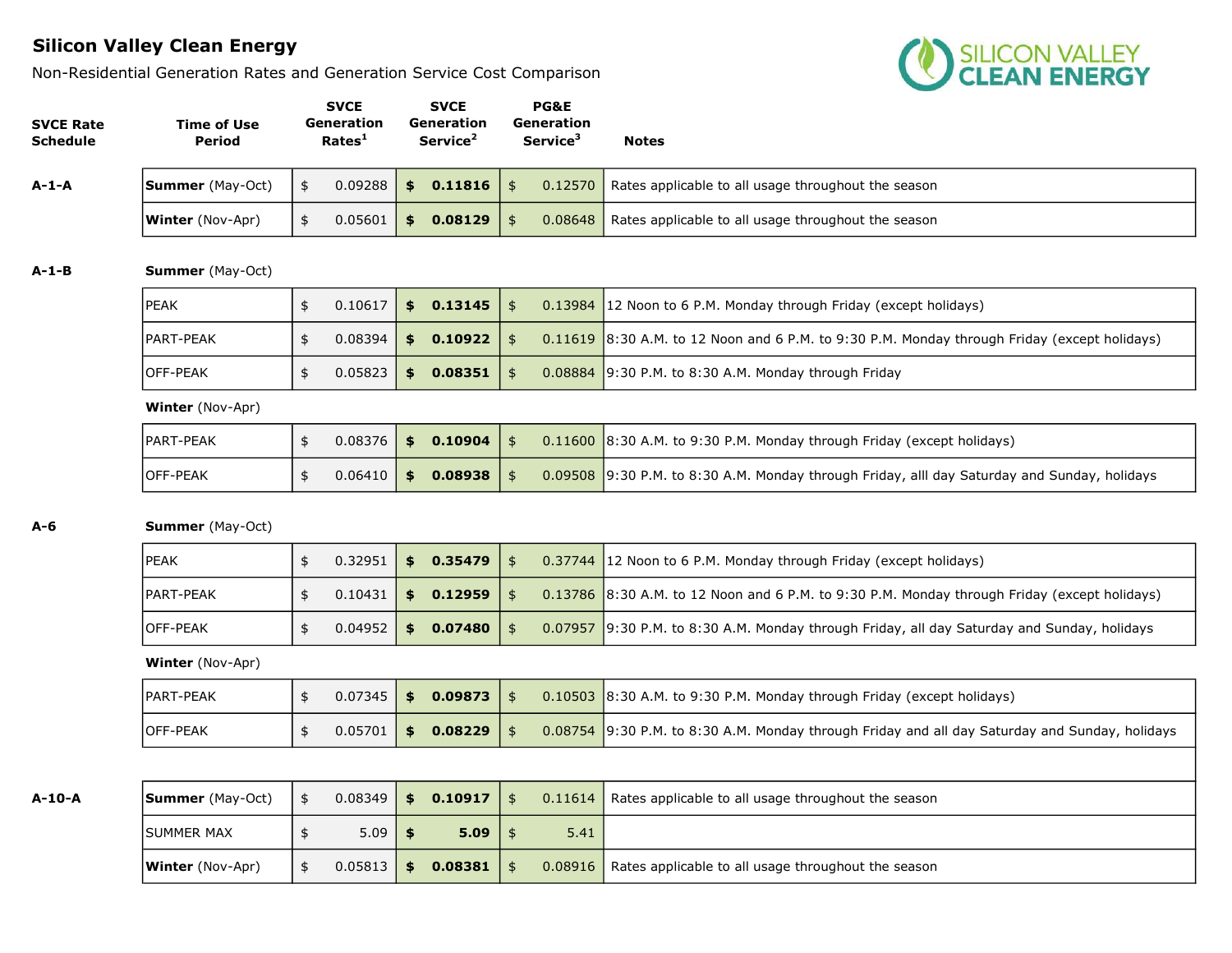Non-Residential Generation Rates and Generation Service Cost Comparison



|                  |             | <b>SVCE</b>        | <b>SVCE</b>          | <b>PG&amp;E</b>             |              |
|------------------|-------------|--------------------|----------------------|-----------------------------|--------------|
| <b>SVCE Rate</b> | Time of Use | Generation         | Generation           | Generation                  |              |
| Schedule         | Period      | Rates <sup>1</sup> | Service <sup>2</sup> | <b>Service</b> <sup>3</sup> | <b>Notes</b> |

A-10-B Summer (May-Oct)

| <b>IPEAK</b> | $0.13414$ \$   | 0.15982 | \$         |      | 0.17002 12 Noon to 6 P.M. Monday through Friday (except holidays)                            |
|--------------|----------------|---------|------------|------|----------------------------------------------------------------------------------------------|
| IPART-PEAK   | $0.08232$   \$ | 0.10800 |            |      | 0.11489 8:30 A.M. to 12 Noon and 6 P.M. to 9:30 P.M. Monday through Friday (except holidays) |
| lOFF-PEAK    | $0.05593$ \$   | 0.08161 | $\uparrow$ |      | 0.08682 9:30 P.M. to 8:30 A.M. Monday through Friday, all day Saturday and Sunday, holidays  |
| ISUMMER MAX  | $5.09$   \$    | 5.09    |            | 5.41 |                                                                                              |

Winter (Nov-Apr)

| <b>PART-PEAK</b> |  | $0.06733$   \$ 0.09301   \$ |  | $0.09895$ 8:30 A.M. to 9:30 P.M. Monday through Friday (except holidays)                    |
|------------------|--|-----------------------------|--|---------------------------------------------------------------------------------------------|
| <b>IOFF-PEAK</b> |  | $0.05129$   \$ 0.07697   \$ |  | 0.08188 9:30 P.M. to 8:30 A.M. Monday through Friday, all day Saturday and Sunday, holidays |

#### A-10-B-P Summer (May-Oct)

# PEAK  $\ket{\$}$  0.12296  $\ket{\$}$  0.14864  $\ket{\$}$  0.15813 12 Noon to 6 P.M. Monday through Friday (except holidays) PART-PEAK  $\ket{\$}$  0.07544  $\ket{\$}$  0.10112  $\ket{\$}$  0.10757 8:30 A.M. to 12 Noon and 6 P.M. to 9:30 P.M. Monday through Friday (except holidays) OFF-PEAK  $\ket{\$}$  0.05040  $\ket{\$}$  0.07608  $\ket{\$}$  0.08094 9:30 P.M. to 8:30 A.M. Monday through Friday, all day Saturday and Sunday, holidays SUMMER MAX  $\frac{1}{3}$  4.42  $\frac{1}{3}$  4.42  $\frac{1}{3}$  4.70

| <b>PART-PEAK</b> |  | $0.06256$ \$ 0.08824       |     | $0.09387$ 8:30 A.M. to 9:30 P.M. Monday through Friday (except holidays)                                |
|------------------|--|----------------------------|-----|---------------------------------------------------------------------------------------------------------|
| <b>IOFF-PEAK</b> |  | $0.04763$   \$ 0.07331   \ | -\$ | $\big\vert$ 0.07799 9:30 P.M. to 8:30 A.M. Monday through Friday, all day Saturday and Sunday, holidays |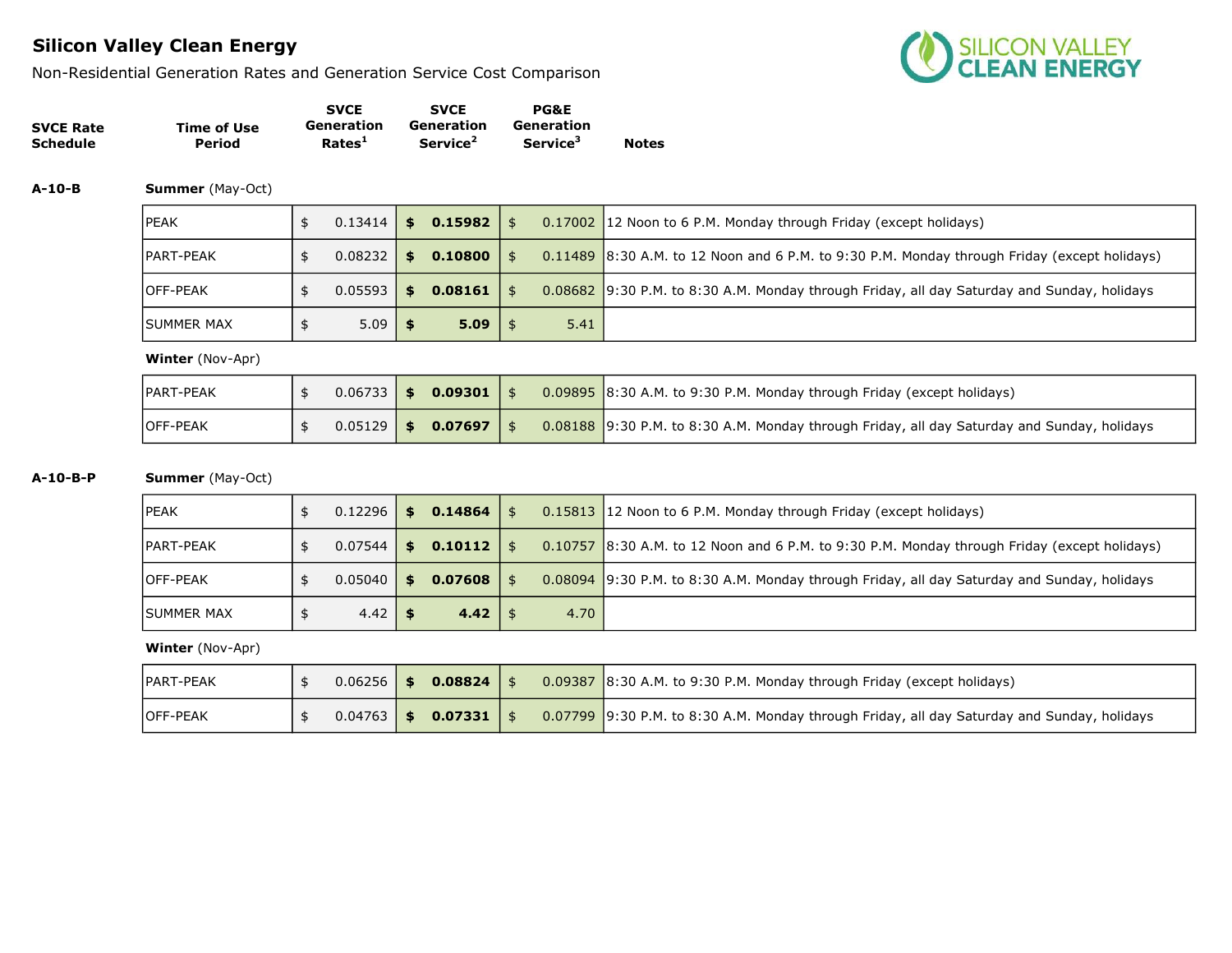Non-Residential Generation Rates and Generation Service Cost Comparison



|                  |             | <b>SVCE</b>        | <b>SVCE</b>          | <b>PG&amp;E</b>      |              |
|------------------|-------------|--------------------|----------------------|----------------------|--------------|
| <b>SVCE Rate</b> | Time of Use | Generation         | Generation           | Generation           |              |
| <b>Schedule</b>  | Period      | Rates <sup>1</sup> | Service <sup>2</sup> | Service <sup>3</sup> | <b>Notes</b> |

#### E-19-S Summer (May-Oct)

| <b>IPEAK</b>      | $0.10775$ \$ |     | 0.12940 | \$   |         | 0.13766 12:00 noon to 6:00 p.m. Monday through Friday (except holidays)                              |
|-------------------|--------------|-----|---------|------|---------|------------------------------------------------------------------------------------------------------|
| <b>IPART-PEAK</b> | 0.06600      | SS. | 0.08765 |      | 0.09324 | 8:30 a.m. to 12:00 noon Monday through Friday AND<br>6:00 p.m. to 9:30 p.m. Friday (except holidays) |
| <b>OFF-PEAK</b>   | 0.03834      | \$. | 0.05999 |      | 0.06382 | $9:30$ p.m. to 8:30 a.m. Monday through Friday, and<br>All day Saturday, Sunday, and holidays        |
| <b>IPEAK</b>      | $13.03$ \$   |     | 13.03   |      | 13.86   |                                                                                                      |
| <b>IPART-PEAK</b> | $3.21$ \$    |     | 3.21    | - SS | 3.42    |                                                                                                      |

#### Winter (Nov-Apr)

| PART-PEAK        | $0.06027$ \$ | 0.08192 |  | $\vert$ 0.08715 $\vert$ 8:30 a.m. to 9:30 p.m. Monday through Friday (except holidays)                                     |
|------------------|--------------|---------|--|----------------------------------------------------------------------------------------------------------------------------|
| <b>IOFF-PEAK</b> | $0.04520$ \$ | 0.06685 |  | 0.07112 9:30 p.m. to 8:30 a.m. Monday through Friday, $\frac{9.30 \text{ p.m.}}{4}$ all day Saturday, Sunday, and holidays |

### E-19-P Summer (May-Oct)

| <b>IPEAK</b>      | 0.09821 | S.  | 0.11986 |         | 0.12751 12:00 noon to 6:00 p.m. Monday through Friday (except holidays)                                                               |
|-------------------|---------|-----|---------|---------|---------------------------------------------------------------------------------------------------------------------------------------|
| <b>IPART-PEAK</b> | 0.05868 | \$  | 0.08033 | 0.08546 | 8:30 a.m. to 12:00 noon Monday through Friday (except holidays) AND<br>6:00 p.m. to 9:30 p.m. Monday through Friday (except holidays) |
| <b>IOFF-PEAK</b>  | 0.03327 | \$. | 0.05492 | 0.05843 | $9:30$ p.m. to 8:30 a.m. Monday through Friday, and<br>All day Saturday, Sunday, and holidays                                         |
| <b>IPEAK</b>      | 11.63   |     | 11.63   | 12.37   |                                                                                                                                       |
| <b>IPART-PEAK</b> | 2.83    |     | 2.83    | 3.01    |                                                                                                                                       |

| <b>IPART-PEAK</b> |                | $0.05334$ \$ 0.07499 \ |         | $0.07978$ 8:30 a.m. to 9:30 p.m. Monday through Friday (except holidays)                |
|-------------------|----------------|------------------------|---------|-----------------------------------------------------------------------------------------|
| <b>IOFF-PEAK</b>  | $0.03955$   \$ | 0.06120                | 0.06511 | 9:30 p.m. to 8:30 a.m. Monday through Friday,<br>All day Saturday, Sunday, and holidays |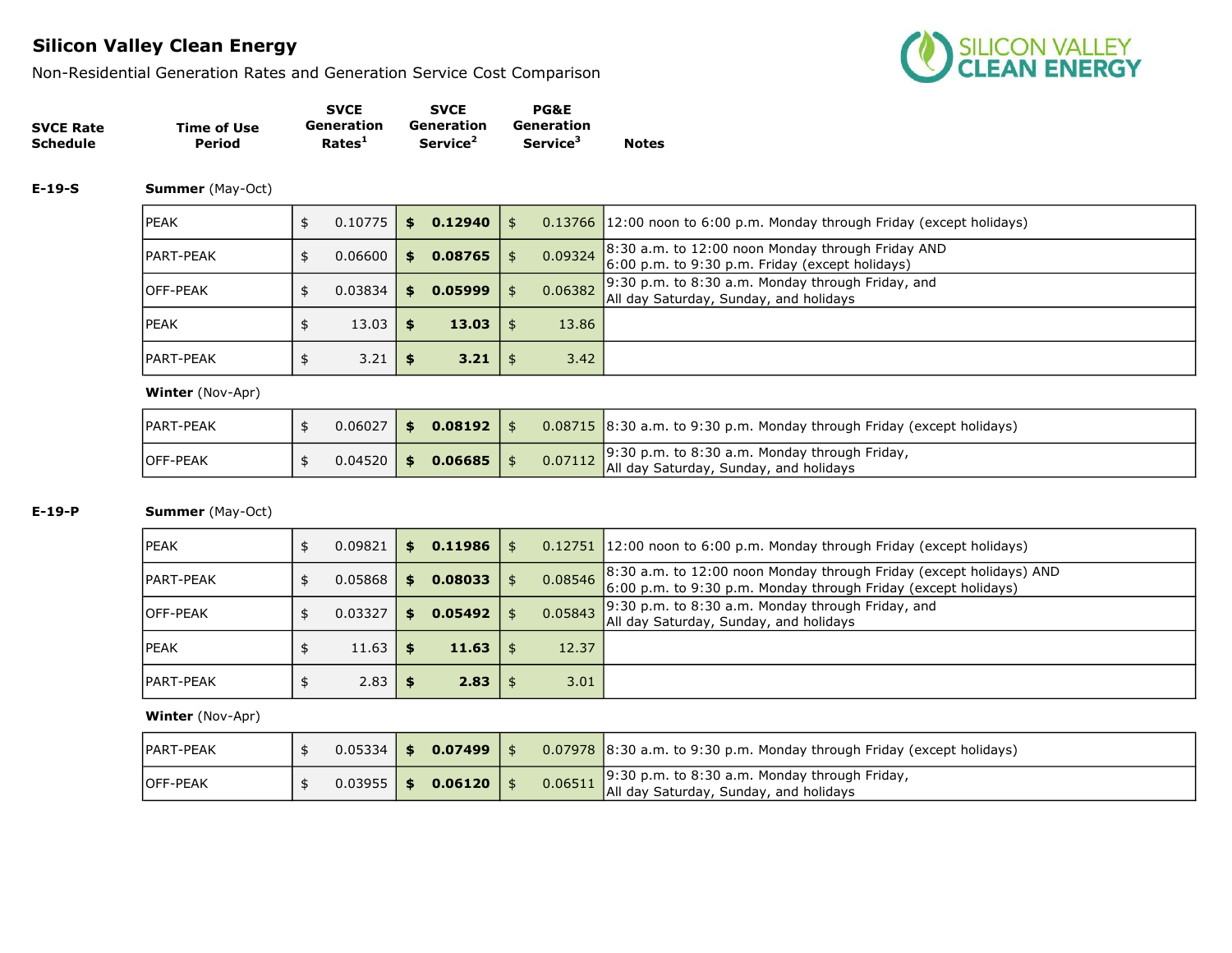Non-Residential Generation Rates and Generation Service Cost Comparison



|                  |             | <b>SVCE</b>        | <b>SVCE</b>          | <b>PG&amp;E</b>      |              |
|------------------|-------------|--------------------|----------------------|----------------------|--------------|
| <b>SVCE Rate</b> | Time of Use | Generation         | Generation           | Generation           |              |
| <b>Schedule</b>  | Period      | Rates <sup>1</sup> | Service <sup>2</sup> | Service <sup>3</sup> | <b>Notes</b> |

#### E-19-T Summer (May-Oct)

| <b>IPEAK</b>      | 0.06385 | \$ | 0.08550 | \$            | 0.09096 12:00 noon to 6:00 p.m. Monday through Friday (except holidays)                                                     |
|-------------------|---------|----|---------|---------------|-----------------------------------------------------------------------------------------------------------------------------|
| <b>IPART-PEAK</b> | 0.05044 | S. | 0.07209 | \$<br>0.07669 | $\vert$ 8:30 a.m. to 12:00 noon Monday through Friday AND<br>6:00 p.m. to 9:30 p.m. Monday through Friday (except holidays) |
| <b>OFF-PEAK</b>   | 0.03268 | S  | 0.05433 | 0.05780       | $\vert$ 9:30 p.m. to 8:30 a.m. Monday through Friday, and<br>All day Saturday, Sunday, and holidays                         |
| <b>IPEAK</b>      | 13.22   | \$ | 13.22   | 14.06         |                                                                                                                             |
| <b>IPART-PEAK</b> | 3.32    |    | 3.32    | 3.53          |                                                                                                                             |

#### Winter (Nov-Apr)

| <b>IPART-PEAK</b> |             | $0.05254$   \$ 0.07419 |  | $\vert$ 0.07893 $\vert$ 8:30 a.m. to 9:30 p.m. Monday through Friday (except holidays)          |
|-------------------|-------------|------------------------|--|-------------------------------------------------------------------------------------------------|
| <b>OFF-PEAK</b>   | $0.03890$ 5 | 0.06055                |  | 0.06442 9:30 p.m. to 8:30 a.m. Monday through Friday,<br>All day Saturday, Sunday, and holidays |

### E-19-R-S Summer (May-Oct)

| <b>IPEAK</b>     | 0.25187 | S.  | $0.27352 \mid$ \$ |  | $0.29098$ 12:00 noon to 6:00 p.m. Monday through Friday (except holidays)                                                   |
|------------------|---------|-----|-------------------|--|-----------------------------------------------------------------------------------------------------------------------------|
| PART-PEAK        | 0.09953 | S.  | $0.12118$   \$    |  | 0.12891 8:30 a.m. to 12:00 noon Monday through Friday AND<br>6:00 p.m. to 9:30 p.m. Monday through Friday (except holidays) |
| <b>IOFF-PEAK</b> | 0.03834 | \$. | 0.05999           |  | 0.06382 9:30 p.m. to 8:30 a.m. Monday through Friday, and<br>All day Saturday, Sunday, and holidays                         |

| <b>IPART-PEAK</b> | 0.06027 | $0.08192$   \$ |  | $0.08715$ 8:30 a.m. to 9:30 p.m. Monday through Friday (except holidays)                                                   |
|-------------------|---------|----------------|--|----------------------------------------------------------------------------------------------------------------------------|
| <b>IOFF-PEAK</b>  | 0.04520 | 0.06685        |  | 0.07112 9:30 p.m. to 8:30 a.m. Monday through Friday, $\frac{9.30 \text{ p.m.}}{4}$ all day Saturday, Sunday, and holidays |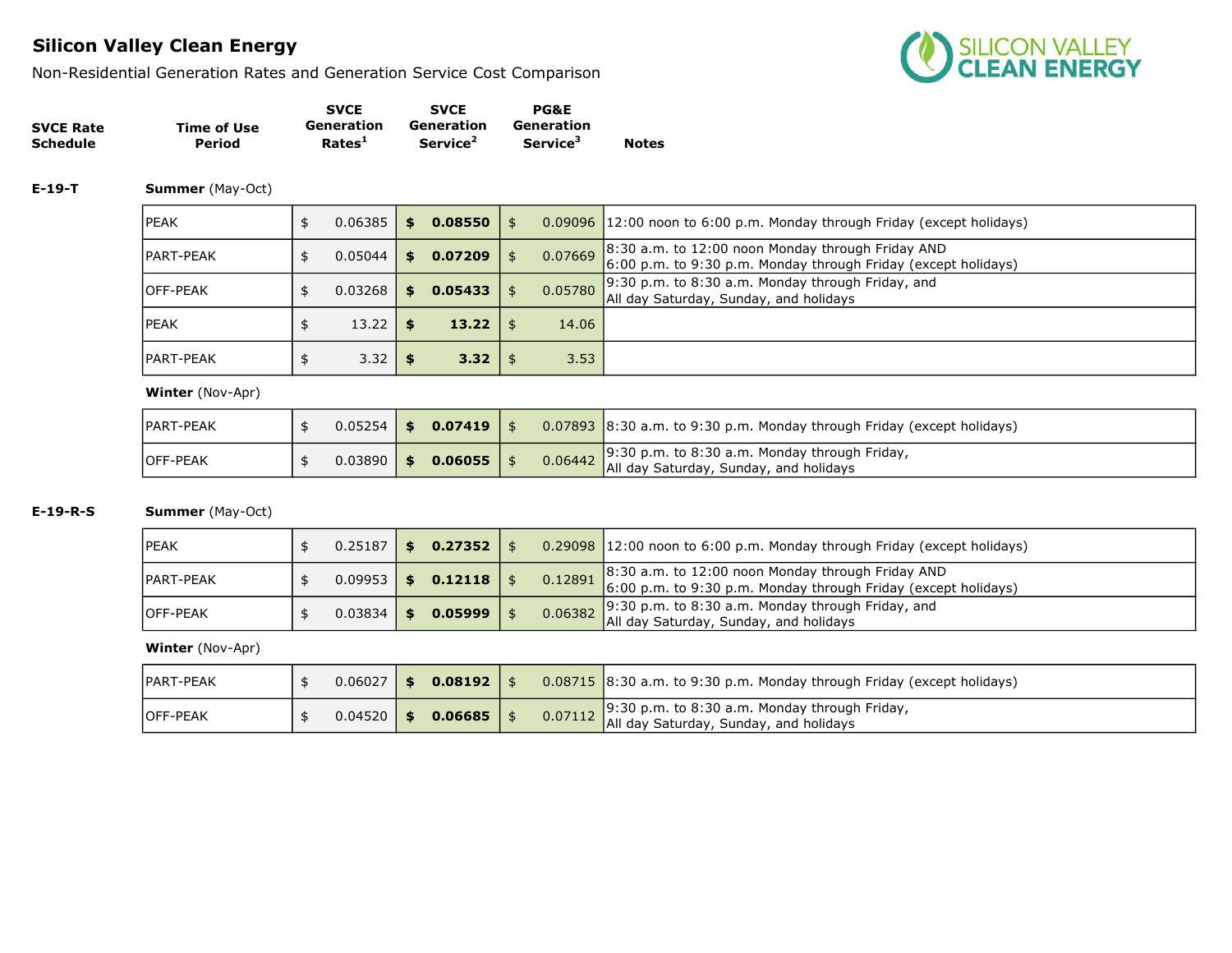Non-Residential Generation Rates and Generation Service Cost Comparison



|                  |             | <b>SVCE</b>        | <b>SVCE</b>          | <b>PG&amp;E</b>             |              |
|------------------|-------------|--------------------|----------------------|-----------------------------|--------------|
| <b>SVCE Rate</b> | Time of Use | Generation         | Generation           | Generation                  |              |
| <b>Schedule</b>  | Period      | Rates <sup>1</sup> | Service <sup>2</sup> | <b>Service</b> <sup>3</sup> | <b>Notes</b> |

E-19-R-P Summer (May-Oct)

| <b>IPEAK</b>      | 0.23963 | \$. | $0.26128$   \$    |  | 0.27796 12:00 noon to 6:00 p.m. Monday through Friday (except holidays)                                                       |
|-------------------|---------|-----|-------------------|--|-------------------------------------------------------------------------------------------------------------------------------|
| <b>IPART-PEAK</b> | 0.09108 | \$  | $0.11273$   \$    |  | 0.11993 8:30 a.m. to 12:00 noon Monday through Friday AND<br>$6:00$ p.m. to 9:30 p.m. Monday through Friday (except holidays) |
| <b>IOFF-PEAK</b>  | 0.03327 | \$. | $0.05492 \mid$ \$ |  | 9:30 p.m. to 8:30 a.m. Monday through Friday, and<br><b>0.05843</b> All day Saturday, Sunday, and holidays                    |

Winter (Nov-Apr)

| <b>IPART-PEAK</b> | $0.05334$ \$ | 0.07499 |         | $\vert$ 0.07978 $\vert$ 8:30 a.m. to 9:30 p.m. Monday through Friday (except holidays)           |
|-------------------|--------------|---------|---------|--------------------------------------------------------------------------------------------------|
| <b>IOFF-PEAK</b>  | $0.03955$ \$ | 0.06120 | 0.06511 | $\sqrt{9:30}$ p.m. to 8:30 a.m. Monday through Friday,<br>All day Saturday, Sunday, and holidays |

E-19-R-T Summer (May-Oct)

| <b>IPEAK</b>      | $0.23860$   \$ | $0.26025$   \$       |  | $\vert$ 0.27686 12:00 noon to 6:00 p.m. Monday through Friday (except holidays)                                                                  |
|-------------------|----------------|----------------------|--|--------------------------------------------------------------------------------------------------------------------------------------------------|
| <b>IPART-PEAK</b> |                | $0.09166$ \$ 0.11331 |  | 0.12054 8:30 a.m. to 12:00 noon Monday through Friday AND<br>6:00 p.m. to 9:30 p.m. Monday through Friday (except holidays)                      |
| <b>IOFF-PEAK</b>  | $0.03268$   \$ | $0.05433$   \$       |  | $\frac{1}{2}$ 0.05780 $\frac{1}{2}$ 30 p.m. to 8:30 a.m. Monday through Friday, and 0.05780 $\frac{1}{2}$ all day Saturday, Sunday, and holidays |

| IPART-PEAK       | $0.05254$ $\parallel$ | $0.07419$   \$ |         | $\big\vert$ 0.07893 8:30 a.m. to 9:30 p.m. Monday through Friday (except holidays)             |
|------------------|-----------------------|----------------|---------|------------------------------------------------------------------------------------------------|
| <b>IOFF-PEAK</b> | 0.03890               | $0.06055$   \$ | 0.06442 | $\Box$ 9:30 p.m. to 8:30 a.m. Monday through Friday,<br>All day Saturday, Sunday, and holidays |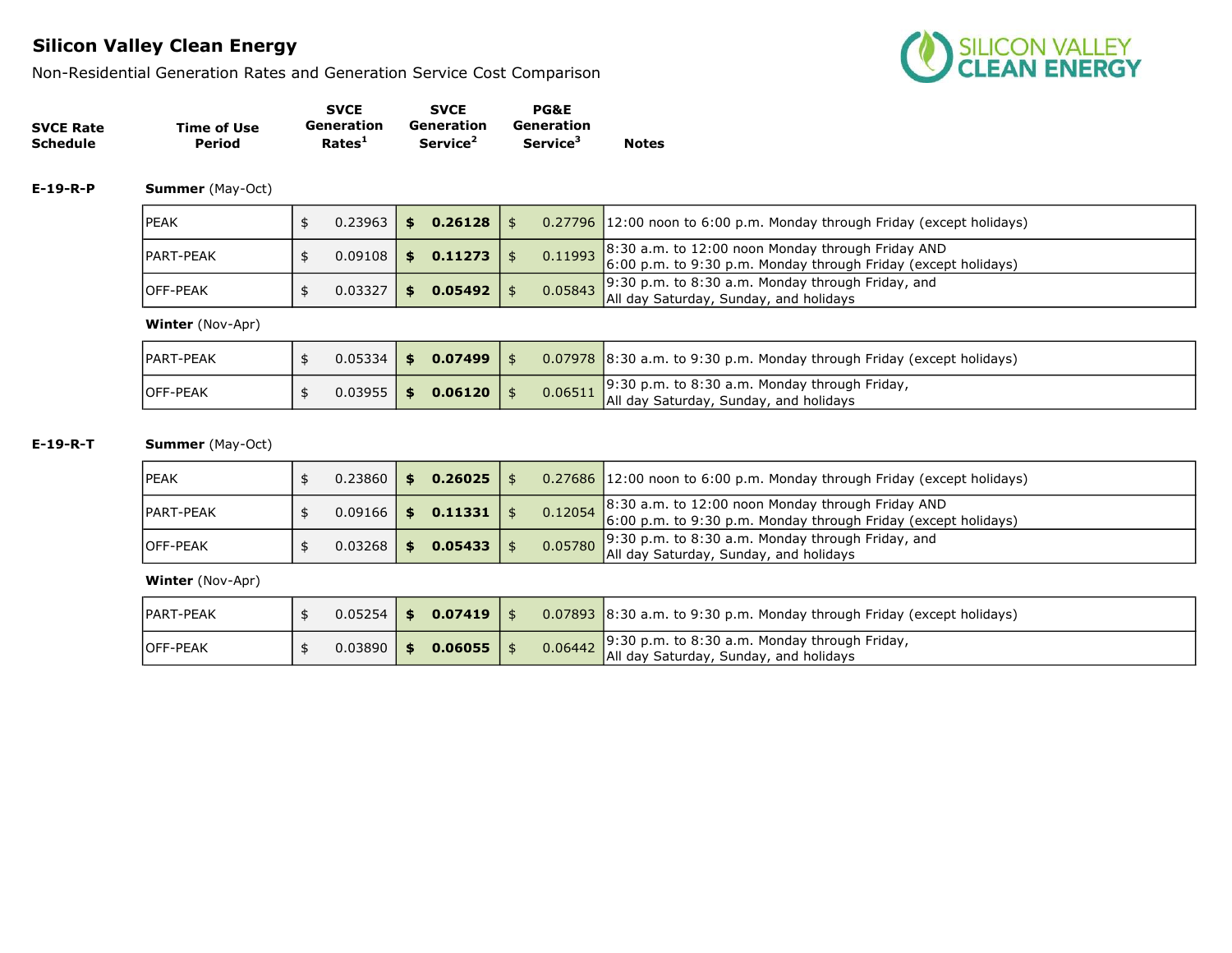Non-Residential Generation Rates and Generation Service Cost Comparison



|                  |                    | <b>SVCE</b>        | <b>SVCE</b>          | <b>PG&amp;E</b>             |              |
|------------------|--------------------|--------------------|----------------------|-----------------------------|--------------|
| <b>SVCE Rate</b> | <b>Time of Use</b> | Generation         | Generation           | Generation                  |              |
| <b>Schedule</b>  | Period             | Rates <sup>1</sup> | Service <sup>2</sup> | <b>Service</b> <sup>3</sup> | <b>Notes</b> |

#### E-20-S Summer (May-Oct)

| lpeak      | 0.09934   | s.  | 0.12017 | \$            | 0.12784 12:00 noon to 6:00 p.m. Monday through Friday (except holidays)                                             |
|------------|-----------|-----|---------|---------------|---------------------------------------------------------------------------------------------------------------------|
| IPART-PEAK | 0.06139   | s.  | 0.08222 | \$<br>0.08747 | 8:30 a.m. to 12:00 noon Monday through Friday AND<br>6:00 p.m. to 9:30 p.m. Monday through Friday (except holidays) |
| lOFF-PEAK  | $0.03534$ | S.  | 0.05617 | 0.05976       | 9:30 p.m. to 8:30 a.m. Monday through Friday, and<br>All day Saturday, Sunday, and holidays                         |
| lpeak      | 12.61     | \$. | 12.61   | 13.41         |                                                                                                                     |
| IPART-PEAK | 3.11      |     | 3.11    | 3.31          |                                                                                                                     |

#### Winter (Nov-Apr)

| IPART-PEAK       |  | $0.05588$ \$ 0.07671 \$ |  | $0.08161$ 8:30 a.m. to 9:30 p.m. Monday through Friday (except holidays)                        |
|------------------|--|-------------------------|--|-------------------------------------------------------------------------------------------------|
| <b>IOFF-PEAK</b> |  | $0.04176$ \$ 0.06259    |  | 0.06659 9:30 p.m. to 8:30 a.m. Monday through Friday,<br>All day Saturday, Sunday, and holidays |

### E-20-P Summer (May-Oct)

| <b>IPEAK</b>      | 0.10345 | \$. | 0.12289           | - \$ |         | 0.13073 12:00 noon to 6:00 p.m. Monday through Friday (except holidays)                                               |
|-------------------|---------|-----|-------------------|------|---------|-----------------------------------------------------------------------------------------------------------------------|
| <b>IPART-PEAK</b> | 0.06162 | \$. | 0.08106           |      | 0.08623 | $8:30$ a.m. to 12:00 noon Monday through Friday AND<br>6:00 p.m. to 9:30 p.m. Monday through Friday (except holidays) |
| <b>IOFF-PEAK</b>  | 0.03589 | \$. | 0.05533           |      | 0.05886 | $9:30$ p.m. to 8:30 a.m. Monday through Friday, and<br>All day Saturday, Sunday, and holidays                         |
| <b>IPEAK</b>      | 13.84   |     | $13.84 \; \times$ |      | 14.72   |                                                                                                                       |
| <b>IPART-PEAK</b> | 3.27    |     | $3.27 \mid$ \$    |      | 3.48    |                                                                                                                       |

| <b>IPART-PEAK</b> | $0.05611$   \$ | $0.07555$   \$       |  | $0.08037$ 8:30 a.m. to 9:30 p.m. Monday through Friday (except holidays)                        |
|-------------------|----------------|----------------------|--|-------------------------------------------------------------------------------------------------|
| <b>IOFF-PEAK</b>  |                | $0.04221$ \$ 0.06165 |  | 9:30 p.m. to 8:30 a.m. Monday through Friday,<br>0.06558 All day Saturday, Sunday, and holidays |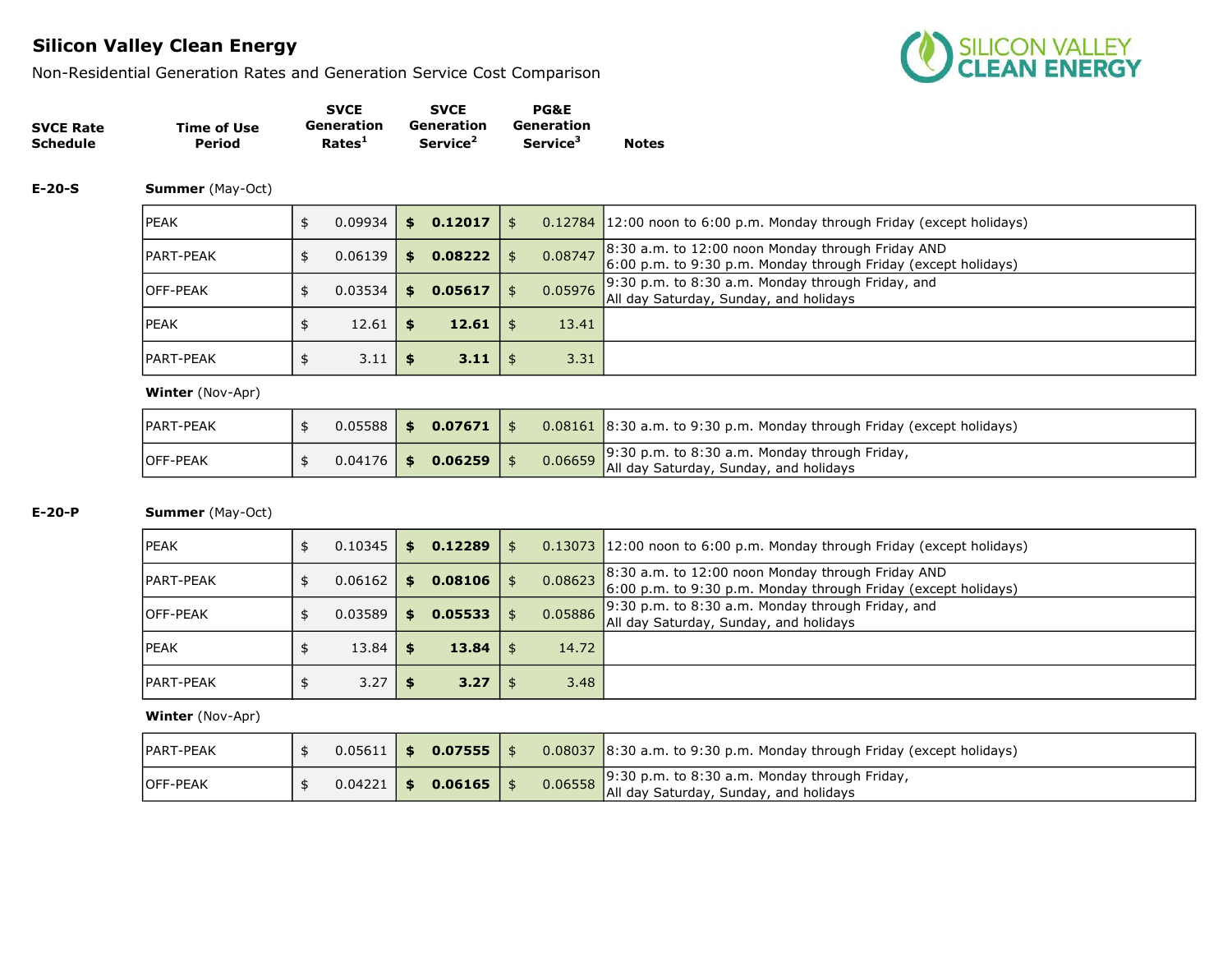Non-Residential Generation Rates and Generation Service Cost Comparison



|                  |             | <b>SVCE</b>        | <b>SVCE</b>          | <b>PG&amp;E</b>      |              |
|------------------|-------------|--------------------|----------------------|----------------------|--------------|
| <b>SVCE Rate</b> | Time of Use | Generation         | Generation           | Generation           |              |
| <b>Schedule</b>  | Period      | Rates <sup>1</sup> | Service <sup>2</sup> | Service <sup>3</sup> | <b>Notes</b> |

#### E-20-T Summer (May-Oct)

| <b>IPEAK</b>      | 0.06251 | \$  | 0.08037 | \$            | $0.08550$ 12:00 noon to 6:00 p.m. Monday through Friday (except holidays)                                                     |
|-------------------|---------|-----|---------|---------------|-------------------------------------------------------------------------------------------------------------------------------|
| <b>IPART-PEAK</b> | 0.04990 | S.  | 0.06776 | \$<br>0.07209 | $\vert$ 8:30 a.m. to 12:00 noon Monday through Friday AND<br>$6:00$ p.m. to 9:30 p.m. Monday through Friday (except holidays) |
| <b>OFF-PEAK</b>   | 0.03322 | \$. | 0.05108 | 0.05434       | 9:30 p.m. to 8:30 a.m. Monday through Friday, and<br>All day Saturday, Sunday, and holidays                                   |
| <b>IPEAK</b>      | 16.37   | \$  | 16.37   | 17.42         |                                                                                                                               |
| <b>IPART-PEAK</b> | 3.90    |     | 3.90    | 4.15          |                                                                                                                               |

#### Winter (Nov-Apr)

| PART-PEAK        | 0.05189 | - SS -       | $0.06975$   \$ |         | $0.07420$ 8:30 a.m. to 9:30 p.m. Monday through Friday (except holidays)                         |
|------------------|---------|--------------|----------------|---------|--------------------------------------------------------------------------------------------------|
| <b>IOFF-PEAK</b> | 0.03907 | $\mathbf{s}$ | $0.05693$   \$ | 0.06056 | $\sqrt{9:30}$ p.m. to 8:30 a.m. Monday through Friday,<br>All day Saturday, Sunday, and holidays |

### E-20-R-S Summer (May-Oct)

| <b>IPEAK</b>     | 0.22840 | \$   | $0.24923$   \$ |  | $0.26514$ 12:00 noon to 6:00 p.m. Monday through Friday (except holidays)                                                   |
|------------------|---------|------|----------------|--|-----------------------------------------------------------------------------------------------------------------------------|
| PART-PEAK        | 0.09260 | - \$ | 0.11343        |  | 0.12067 8:30 a.m. to 12:00 noon Monday through Friday AND<br>6:00 p.m. to 9:30 p.m. Monday through Friday (except holidays) |
| <b>IOFF-PEAK</b> | 0.03534 | - \$ | 0.05617        |  | 0.05976 9:30 p.m. to 8:30 a.m. Monday through Friday, and 0.05976 $\mu$ ll day Saturday, Sunday, and holidays               |

| <b>IPART-PEAK</b> | $0.05588$   \$ | $0.07671$   \$ |         | $0.08161$ 8:30 a.m. to 9:30 p.m. Monday through Friday (except holidays)                       |
|-------------------|----------------|----------------|---------|------------------------------------------------------------------------------------------------|
| <b>IOFF-PEAK</b>  | $0.04176$   \$ | $0.06259$      | 0.06659 | $\Box$ 9:30 p.m. to 8:30 a.m. Monday through Friday,<br>All day Saturday, Sunday, and holidays |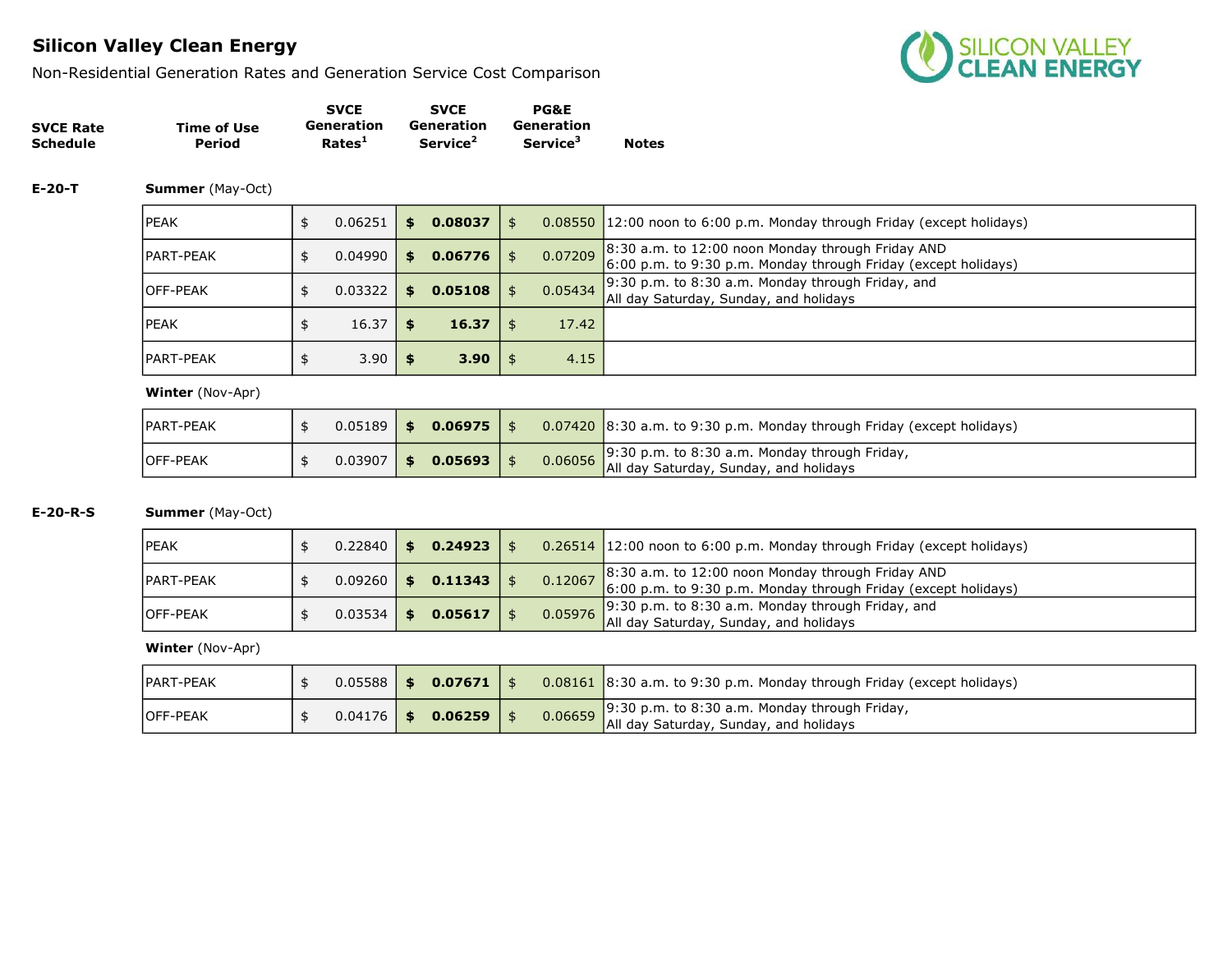Non-Residential Generation Rates and Generation Service Cost Comparison



|                  |             | <b>SVCE</b>        | <b>SVCE</b>          | <b>PG&amp;E</b>             |              |
|------------------|-------------|--------------------|----------------------|-----------------------------|--------------|
| <b>SVCE Rate</b> | Time of Use | Generation         | Generation           | Generation                  |              |
| <b>Schedule</b>  | Period      | Rates <sup>1</sup> | Service <sup>2</sup> | <b>Service</b> <sup>3</sup> | <b>Notes</b> |

E-20-R-P Summer (May-Oct)

| <b>IPEAK</b>      | 0.24591 |              | 0.26535 |  | $0.28229$ 12:00 noon to 6:00 p.m. Monday through Friday (except holidays)                                                   |
|-------------------|---------|--------------|---------|--|-----------------------------------------------------------------------------------------------------------------------------|
| <b>IPART-PEAK</b> | 0.09295 | $\mathbf{s}$ | 0.11239 |  | 0.11956 8:30 a.m. to 12:00 noon Monday through Friday AND<br>6:00 p.m. to 9:30 p.m. Monday through Friday (except holidays) |
| <b>IOFF-PEAK</b>  | 0.03589 | \$.          | 0.05533 |  | 0.05886 9:30 p.m. to 8:30 a.m. Monday through Friday, and<br>All day Saturday, Sunday, and holidays                         |

Winter (Nov-Apr)

| <b>IPART-PEAK</b> |  | $0.05611$ \$ 0.07555 \$ |  | 0.08037 8:30 a.m. to 9:30 p.m. Monday through Friday (except holidays)                                                               |
|-------------------|--|-------------------------|--|--------------------------------------------------------------------------------------------------------------------------------------|
| <b>IOFF-PEAK</b>  |  | $0.04221$ \$ 0.06165 \$ |  | 0.06558 9:30 p.m. to 8:30 a.m. Monday through Friday, $\frac{9:30 \text{ p.m.}}{2 \text{ N}}$ all day Saturday, Sunday, and holidays |

E-20-R-T Summer (May-Oct)

| IPEAK             |                | $0.23934$ \$ 0.25720 \$ |  | 0.27362 12:00 noon to 6:00 p.m. Monday through Friday (except holidays)                                                                                                   |
|-------------------|----------------|-------------------------|--|---------------------------------------------------------------------------------------------------------------------------------------------------------------------------|
| <b>IPART-PEAK</b> |                | $0.08735$ \$ 0.10521 \$ |  | 0.11193 8:30 a.m. to 12:00 noon Monday through Friday AND<br>6:00 p.m. to 9:30 p.m. Monday through Friday (except holidays)                                               |
| <b>IOFF-PEAK</b>  | $0.03322$   \$ | 0.05108                 |  | 0.05434 $\begin{array}{ l}9.30 \text{ p.m. to } 8.30 \text{ a.m.} \text{ Monday through Friday, and} \\ \hline \text{All day Saturday, Sunday, and holidays} \end{array}$ |

Winter (Nov-Apr)

| <b>JPART-PEAK</b> | 0.05189 | ∣ SS | $0.06975$   \$ |  | $\vert$ 0.07420 $\vert$ 8:30 a.m. to 9:30 p.m. Monday through Friday (except holidays)                     |
|-------------------|---------|------|----------------|--|------------------------------------------------------------------------------------------------------------|
| <b>IOFF-PEAK</b>  | 0.03907 | - \$ | $0.05693$   \$ |  | 0.06056 9:30 p.m. to 8:30 a.m. Monday through Friday, $\frac{1}{2}$ All day Saturday, Sunday, and holidays |

**AG-1-A** Summer (May-Oct)  $\frac{1}{3}$  0.07706  $\frac{1}{3}$  0.10222  $\frac{1}{3}$  0.10874 Rates applicable to all usage throughout the season

|               | <b>ISUMMER MAX</b>      | \$<br>1.40         | - \$ | 1.40           | - \$       | 1.49    |                                                     |
|---------------|-------------------------|--------------------|------|----------------|------------|---------|-----------------------------------------------------|
|               | <b>Winter</b> (Nov-Apr) | \$<br>0.05682      | IS-  | $0.08198$   \$ |            | 0.08721 | Rates applicable to all usage throughout the season |
|               |                         |                    |      |                |            |         |                                                     |
| <b>AG-1-B</b> | <b>Summer</b> (May-Oct) | \$<br>$0.08010$ \$ |      | 0.10526        | \$         | 0.11198 | Rates applicable to all usage throughout the season |
|               | <b>ISUMMER MAX</b>      | \$<br>2.11         | l \$ | $2.11$   \$    |            | 2.24    |                                                     |
|               | <b>Winter</b> (Nov-Apr) | \$<br>0.05689      | -\$  | 0.08205        | $\sqrt{5}$ | 0.08729 | Rates applicable to all usage throughout the season |
|               |                         |                    |      |                |            |         |                                                     |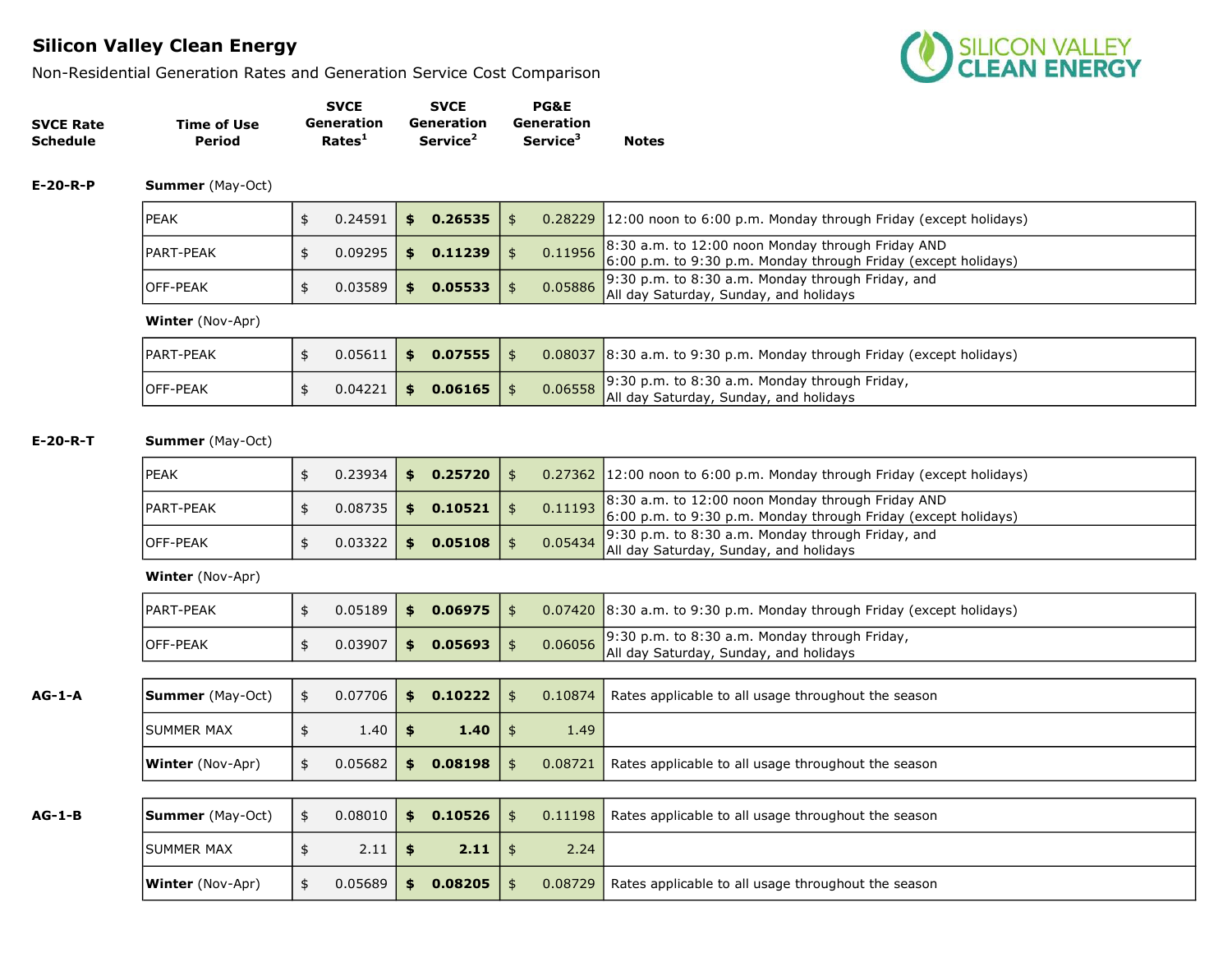Non-Residential Generation Rates and Generation Service Cost Comparison



|                  |             | <b>SVCE</b>        | <b>SVCE</b>          | <b>PG&amp;E</b>             |              |
|------------------|-------------|--------------------|----------------------|-----------------------------|--------------|
| <b>SVCE Rate</b> | Time of Use | Generation         | Generation           | Generation                  |              |
| <b>Schedule</b>  | Period      | Rates <sup>1</sup> | Service <sup>2</sup> | <b>Service</b> <sup>3</sup> | <b>Notes</b> |

AG-RA Summer (May-Oct)

| <b>IPEAK</b>     | 0.24997 | \$           | $0.27513$ \$ |      | Group I 12:00 noon to 6:00 p.m. Monday, Tuesday, Wednesday<br>0.29269 Group II 12:00 noon to 6:00 p.m. Wednesday, Thursday, Friday |
|------------------|---------|--------------|--------------|------|------------------------------------------------------------------------------------------------------------------------------------|
| <b>IOFF-PEAK</b> | 0.04414 | $\mathbf{s}$ | 0.06930      |      | All other hours Monday through Friday<br>0.07372 All day Saturday, Sunday, holidays                                                |
| <b>ISUMMER</b>   | 1.35    |              | 1.35         | 1.44 |                                                                                                                                    |

Winter (Nov-Apr)

| <b>IPART-PEAK</b> | 0.05147 | \$  | 0.07663 |         | $0.08152$ 8:30 a.m. to 9:30 p.m. Monday through Friday                      |
|-------------------|---------|-----|---------|---------|-----------------------------------------------------------------------------|
| <b>OFF-PEAK</b>   | 0.04007 | \$. | 0.06523 | 0.06939 | All other hours Monday through Friday<br>All day Saturday, Sunday, holidays |

AG-RB Summer (May-Oct)

| <b>IPEAK</b>     | 0.22330 | - \$ | $0.24846$   \$    |      | 0.26432 Group I 12:00 noon to 6:00 p.m. Monday, Tuesday, Wednesday<br>Group II 12:00 noon to 6:00 p.m. Wednesday, Thursday, Friday |
|------------------|---------|------|-------------------|------|------------------------------------------------------------------------------------------------------------------------------------|
| <b>IOFF-PEAK</b> | 0.04362 | - \$ | $0.06878$ \$      |      | All other hours Monday through Friday<br>0.07317 All day Saturday, Sunday, holidays                                                |
| IMAX             | 2.00    |      | $2.00$   \$       | 2.13 |                                                                                                                                    |
| <b>IPEAK</b>     | 2.25    |      | $2.25 \;   \;$ \$ | 2.39 |                                                                                                                                    |

| <b>PART-PEAK</b> | $0.03794$ \$ | $0.06310 +$    |         | $0.06713$ 8:30 a.m. to 9:30 p.m. Monday through Friday                      |
|------------------|--------------|----------------|---------|-----------------------------------------------------------------------------|
| <b>IOFF-PEAK</b> | $0.02858$ \$ | $0.05374$   \$ | 0.05717 | All other hours Monday through Friday<br>All day Saturday, Sunday, holidays |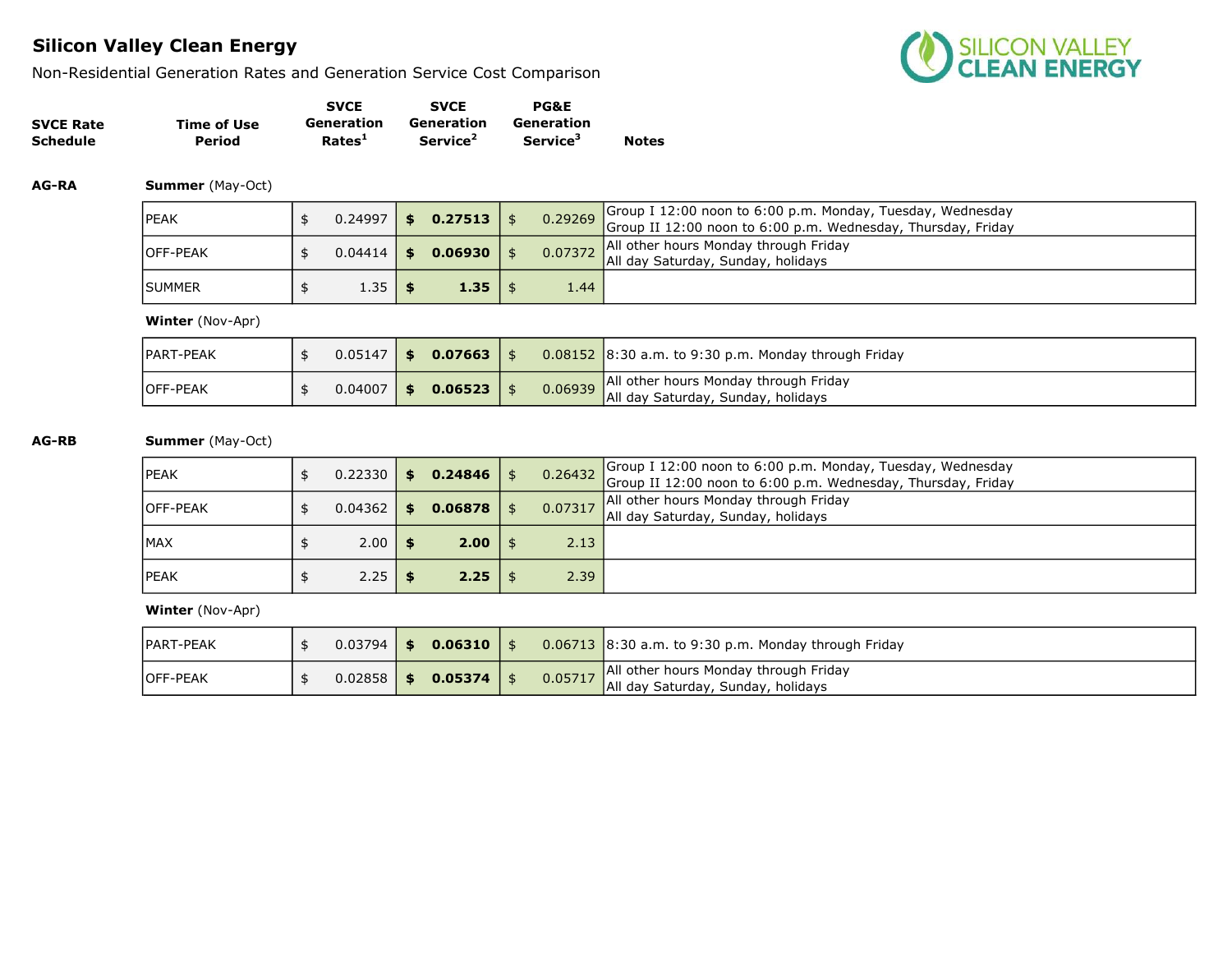Non-Residential Generation Rates and Generation Service Cost Comparison



|                  |             | <b>SVCE</b>        | <b>SVCE</b>          | <b>PG&amp;E</b>             |              |
|------------------|-------------|--------------------|----------------------|-----------------------------|--------------|
| <b>SVCE Rate</b> | Time of Use | Generation         | Generation           | Generation                  |              |
| Schedule         | Period      | Rates <sup>1</sup> | Service <sup>2</sup> | <b>Service</b> <sup>3</sup> | <b>Notes</b> |

AG-VA Summer (May-Oct)

| <b>IPEAK</b>     | 0.21557 | S. | $0.24073$   \$    |         | Group I 12:00 noon to 4:00 p.m. Monday through Friday<br>$0.25610$ Group II 1:00 p.m. to 5:00 p.m. Monday through Friday<br>Group III 2:00 p.m. to 6:00 p.m. Monday through Friday |
|------------------|---------|----|-------------------|---------|------------------------------------------------------------------------------------------------------------------------------------------------------------------------------------|
| <b>IOFF-PEAK</b> | 0.04134 |    | $0.06650$   \$    | 0.07074 | All other hours Monday through Friday<br>All day Saturday, Sunday, holidays                                                                                                        |
| <b>ISUMMER</b>   | 1.41    |    | $1.41 \;   \;$ \$ | 1.50    |                                                                                                                                                                                    |

Winter (Nov-Apr)

| PART-PEAK       |  | $0.04990$ 5 0.07506 $\blacksquare$ |         | $\vert 0.07985 \vert 8:30$ a.m. to 9:30 p.m. Monday through Friday          |
|-----------------|--|------------------------------------|---------|-----------------------------------------------------------------------------|
| <b>OFF-PEAK</b> |  | $0.03873$ \$ 0.06389               | 0.06797 | All other hours Monday through Friday<br>All day Saturday, Sunday, holidays |

### AG-VB Summer (May-Oct)

| <b>IPEAK</b>     | 0.19714 | \$<br>$0.22230$ \$ |      |         | Group I 12:00 noon to 4:00 p.m. Monday through Friday<br>0.23649 Group II 1:00 p.m. to 5:00 p.m. Monday through Friday<br>Group III 2:00 p.m. to 6:00 p.m. Monday through Friday |
|------------------|---------|--------------------|------|---------|----------------------------------------------------------------------------------------------------------------------------------------------------------------------------------|
| <b>IOFF-PEAK</b> | 0.04175 | \$<br>0.06691      |      | 0.07118 | All other hours Monday through Friday<br>All day Saturday, Sunday, holidays                                                                                                      |
| <b>IMAX</b>      | 1.83    | 1.83               | l Si | 1.95    |                                                                                                                                                                                  |
| <b>IPEAK</b>     | 2.36    | $2.36 \mid$ \$     |      |         | $2.51$ 8:30 a.m. to 9:30 p.m. Monday through Friday                                                                                                                              |

| IPART-PEAK      |  | $0.03818$ \$ 0.06334 \$ | 0.06738 | All other hours Monday through Friday<br>All day Saturday, Sunday, holidays |
|-----------------|--|-------------------------|---------|-----------------------------------------------------------------------------|
| <b>OFF-PEAK</b> |  | $0.02877$ \$ 0.05393 \  | 0.05737 |                                                                             |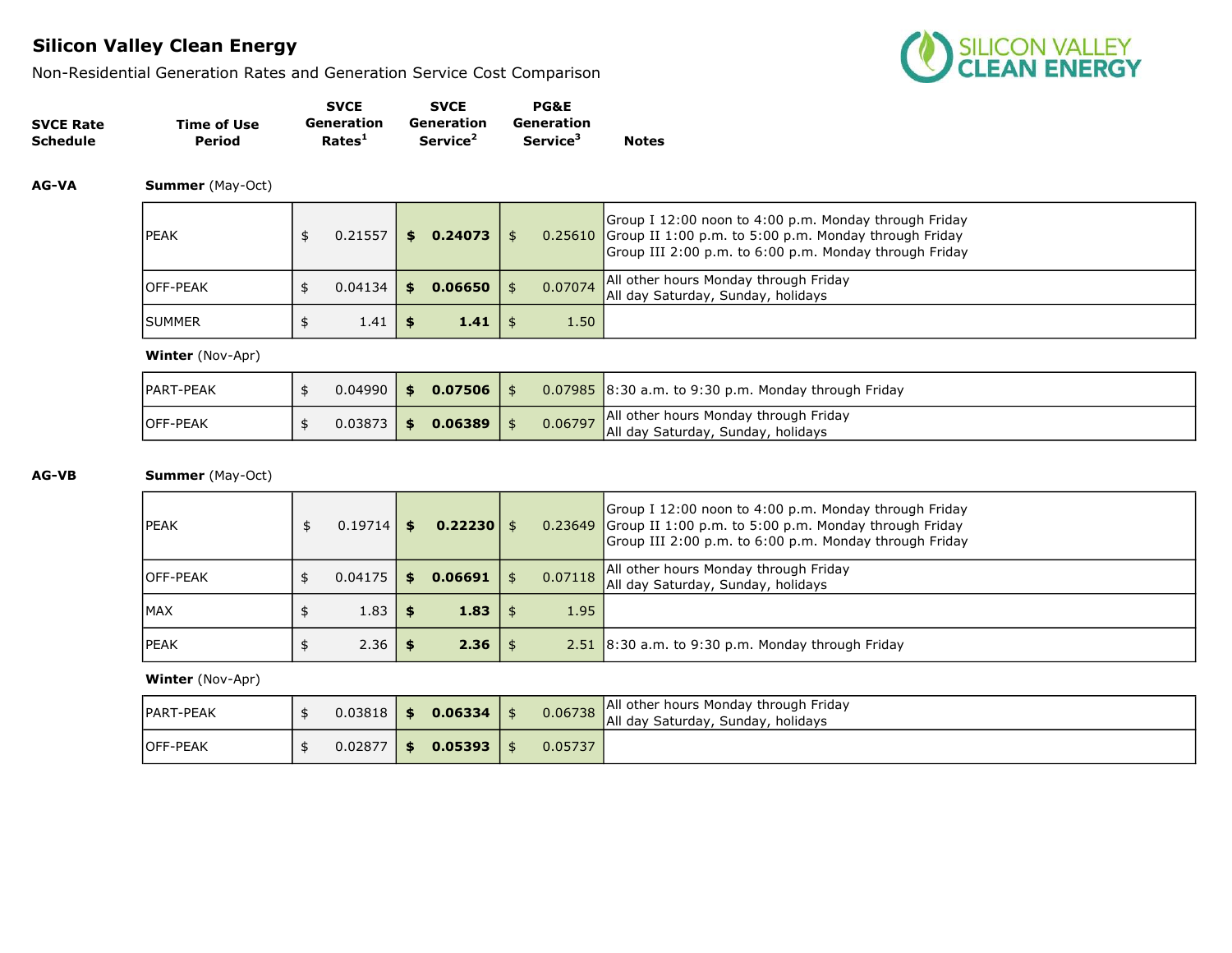Non-Residential Generation Rates and Generation Service Cost Comparison



| <b>SVCE Rate</b><br><b>Schedule</b> | <b>Time of Use</b><br>Period |               | <b>SVCE</b><br><b>Generation</b><br>Rates <sup>1</sup> | <b>SVCE</b><br><b>Generation</b><br>Service <sup>2</sup> |      |                | <b>PG&amp;E</b><br><b>Generation</b><br>Service <sup>3</sup> | <b>Notes</b>                                                                |
|-------------------------------------|------------------------------|---------------|--------------------------------------------------------|----------------------------------------------------------|------|----------------|--------------------------------------------------------------|-----------------------------------------------------------------------------|
| $AG-4-A$                            | <b>Summer</b> (May-Oct)      |               |                                                        |                                                          |      |                |                                                              |                                                                             |
|                                     | <b>IPEAK</b>                 | \$            | 0.13839                                                | 0.16355<br>\$                                            |      | \$             | 0.17399                                                      | $12:00$ noon to 6:00 p.m. Monday through Friday                             |
|                                     | <b>OFF-PEAK</b>              | \$            | 0.04544                                                | 0.07060<br>\$                                            |      | $\frac{1}{2}$  | 0.07511                                                      | All other hours Monday through Friday<br>All day Saturday, Sunday, holidays |
|                                     | <b>SUMMER</b>                | \$            | 1.39                                                   | \$                                                       | 1.39 | \$             | 1.48                                                         |                                                                             |
|                                     | <b>Winter</b> (Nov-Apr)      |               |                                                        |                                                          |      |                |                                                              |                                                                             |
|                                     | IPART-PEAK                   | \$            | 0.04966                                                | \$0.07482                                                |      | $\mathfrak{s}$ |                                                              | $0.07960$ 8:30 a.m. to 9:30 p.m. Monday through Friday                      |
|                                     | OFF-PEAK                     | \$            | 0.03859                                                | 0.06375<br>\$                                            |      | \$             | 0.06782                                                      | All other hours Monday through Friday<br>All day Saturday, Sunday, holidays |
| $AG-4-B$                            | <b>Summer</b> (May-Oct)      |               |                                                        |                                                          |      |                |                                                              |                                                                             |
|                                     | PEAK                         | $\frac{1}{2}$ | 0.10010                                                | 0.12526<br>\$                                            |      | $\mathfrak{s}$ | 0.13325                                                      | $12:00$ noon to 6:00 p.m. Monday through Friday                             |
|                                     | . <b>. .</b>                 |               | - - --- -                                              |                                                          |      |                | $\frac{1}{2}$                                                | <b>All other hours Monday through Friday</b>                                |

| <b>IOFF-PEAK</b> | $0.04754$ \$ | $0.07270$ \$ |      | All other hours Monday through Friday<br>0.07734 All day Saturday, Sunday, holidays |
|------------------|--------------|--------------|------|-------------------------------------------------------------------------------------|
| MAX              | $2.46$ \$    | 2.46         | 2.62 |                                                                                     |
| <b>IPEAK</b>     | $2.61$ \$    | 2.61         | 2.78 |                                                                                     |

| <b>IPART-PEAK</b> | $0.04573$   \$ |        | $0.07089$   \$ |         | $0.07542$ 8:30 a.m. to 9:30 p.m. Monday through Friday                      |
|-------------------|----------------|--------|----------------|---------|-----------------------------------------------------------------------------|
| <b>OFF-PEAK</b>   | 0.03516        | / \$ / | $0.06032$   \$ | 0.06417 | All other hours Monday through Friday<br>All day Saturday, Sunday, holidays |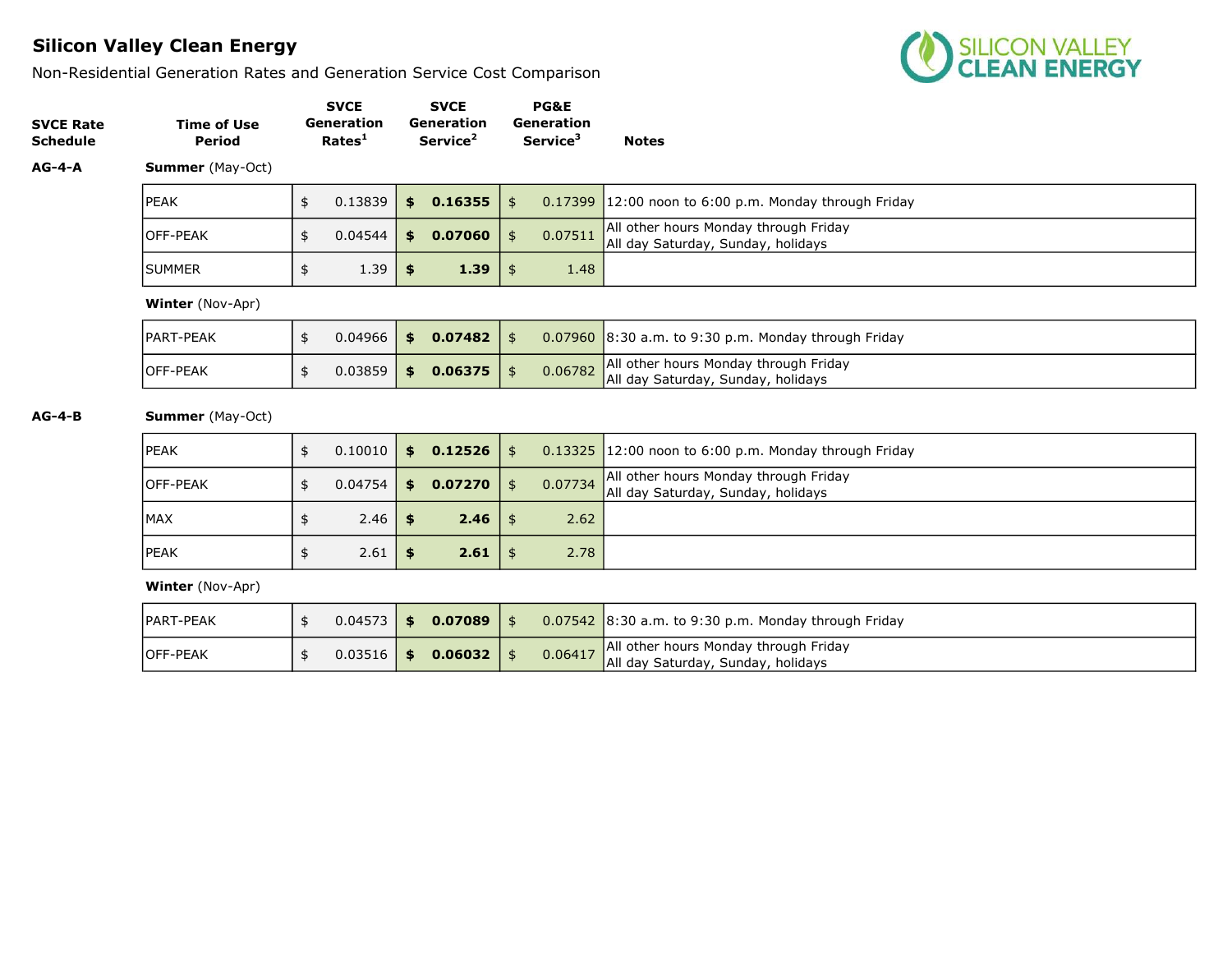Non-Residential Generation Rates and Generation Service Cost Comparison



|                  |             | <b>SVCE</b>        | <b>SVCE</b>          | <b>PG&amp;E</b>             |              |
|------------------|-------------|--------------------|----------------------|-----------------------------|--------------|
| <b>SVCE Rate</b> | Time of Use | Generation         | Generation           | Generation                  |              |
| <b>Schedule</b>  | Period      | Rates <sup>1</sup> | Service <sup>2</sup> | <b>Service</b> <sup>3</sup> | <b>Notes</b> |

### AG-4-C Summer (May-Oct)

| <b>IPEAK</b>      | 0.11938 | \$. | 0.14454 | \$            | $0.15377$ 12:00 noon to 6:00 p.m. Monday through Friday                                             |
|-------------------|---------|-----|---------|---------------|-----------------------------------------------------------------------------------------------------|
| <b>IPART-PEAK</b> | 0.05667 | \$  | 0.08183 | \$<br>0.08705 | $8:30$ a.m. to 12:00 p.m. Monday through Friday AND<br>6:00 p.m. to 9:30 p.m. Monday through Friday |
| <b>OFF-PEAK</b>   | 0.03388 | SS. | 0.05904 | \$<br>0.06281 | $9:30$ p.m. to 8:30 a.m. Monday through Friday<br>All day Saturday, Sunday, holidays                |
| <b>IPEAK</b>      | 6.06    | \$  | 6.06    | \$<br>6.45    |                                                                                                     |
| <b>IPART-PEAK</b> | 1.03    | \$  | 1.03    | \$<br>1.10    |                                                                                                     |

Winter (Nov-Apr)

| <b>IPART-PEAK</b> | $0.04035$ \$   | $0.06551$   \$ |  | $0.06969$ 8:30 a.m. to 9:30 p.m. Monday through Friday                              |
|-------------------|----------------|----------------|--|-------------------------------------------------------------------------------------|
| <b>IOFF-PEAK</b>  | $0.03056$   \$ | $0.05572$   \$ |  | 0.05928 All other hours Monday through Friday<br>All day Saturday, Sunday, holidays |

### AG-5-A Summer (May-Oct)

| <b>IPEAK</b>     | $0.12790$ 5    | $0.15306$   \$ |         | $0.16283$ 12:00 noon to 6:00 p.m. Monday through Friday                     |
|------------------|----------------|----------------|---------|-----------------------------------------------------------------------------|
| <b>IOFF-PEAK</b> | $0.05052$   \$ | $0.07568$   \$ | 0.08051 | All other hours Monday through Friday<br>All day Saturday, Sunday, holidays |
| <b>ISUMMER</b>   | 3.81           | $3.81 \t5$     | 4.05    |                                                                             |

| <b>IPART-PEAK</b> | $0.05410$   \$ | $0.07926$   \$ |  | $\vert 0.08432 \vert 8.30$ a.m. to 9:30 p.m. Monday through Friday                  |
|-------------------|----------------|----------------|--|-------------------------------------------------------------------------------------|
| <b>OFF-PEAK</b>   | $0.04244$   \$ | $0.06760$   \$ |  | All other hours Monday through Friday<br>0.07191 All day Saturday, Sunday, holidays |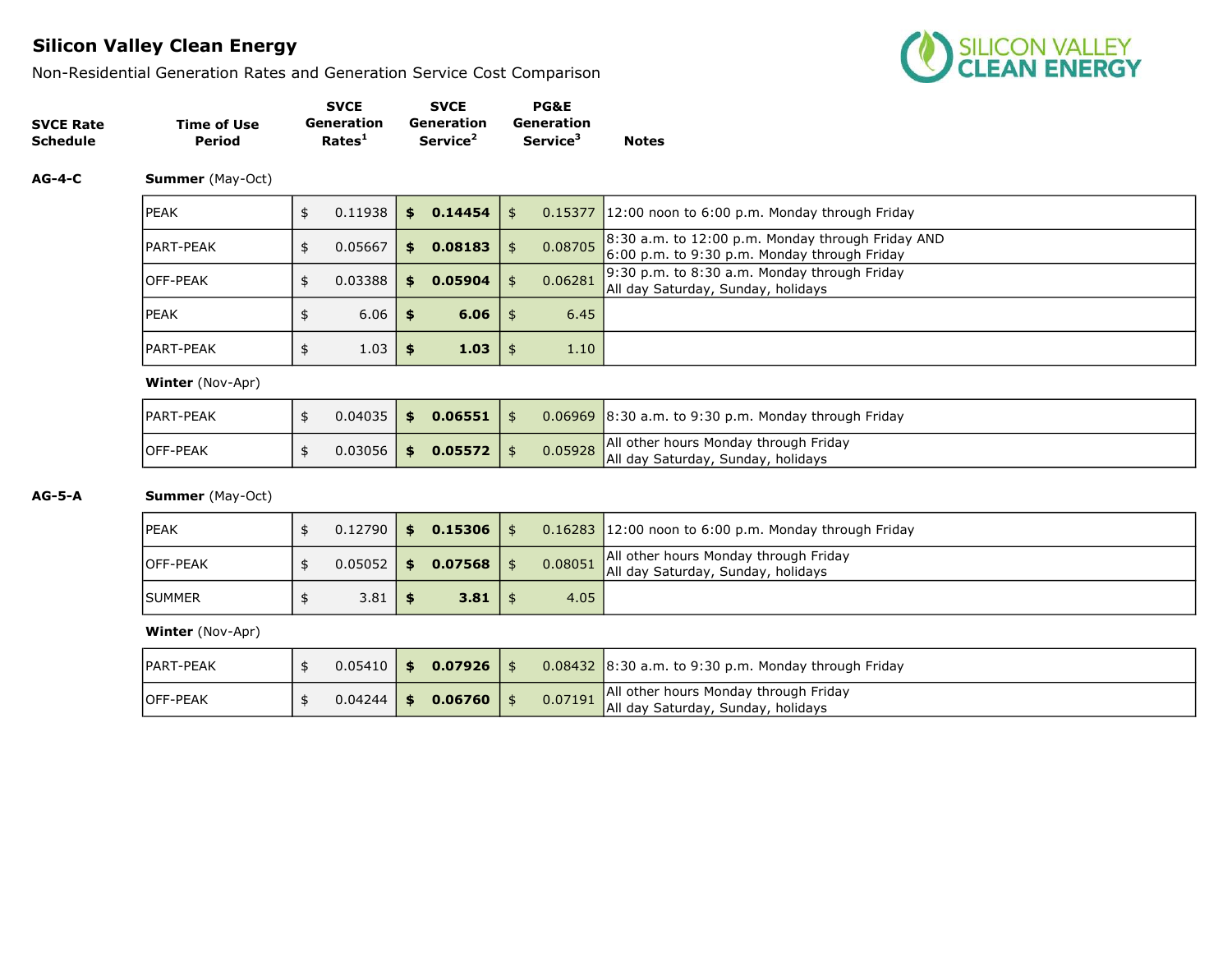Non-Residential Generation Rates and Generation Service Cost Comparison



|                  |             | <b>SVCE</b>        | <b>SVCE</b>          | <b>PG&amp;E</b>             |              |
|------------------|-------------|--------------------|----------------------|-----------------------------|--------------|
| <b>SVCE Rate</b> | Time of Use | Generation         | Generation           | Generation                  |              |
| <b>Schedule</b>  | Period      | Rates <sup>1</sup> | Service <sup>2</sup> | <b>Service</b> <sup>3</sup> | <b>Notes</b> |

AG-5-B Summer (May-Oct)

| <b>IPEAK</b>     | 0.12434 | $\frac{1}{2}$ 0.14950 $\frac{1}{2}$ |         | $0.15904$ 12:00 noon to 6:00 p.m. Monday through Friday                     |
|------------------|---------|-------------------------------------|---------|-----------------------------------------------------------------------------|
| <b>IOFF-PEAK</b> | 0.02510 | \$<br>$0.05026$ \$                  | 0.05347 | All other hours Monday through Friday<br>All day Saturday, Sunday, holidays |
| <b>IMAX</b>      | 4.58    | $4.58$   \$                         | 4.87    |                                                                             |
| <b>IPEAK</b>     | 5.73    | $5.73 \mid$ \$                      | 6.10    |                                                                             |

Winter (Nov-Apr)

| <b>PART-PEAK</b> |  | $0.04578$ \$ 0.07094 |         | $\sqrt{0.07547}$ 8:30 a.m. to 9:30 p.m. Monday through Friday               |
|------------------|--|----------------------|---------|-----------------------------------------------------------------------------|
| <b>IOFF-PEAK</b> |  | $0.01655$ \$ 0.04171 | 0.04437 | All other hours Monday through Friday<br>All day Saturday, Sunday, holidays |

AG-5-C Summer (May-Oct)

| <b>IPEAK</b> | 0.09876 | \$   | 0.12392 | \$            | $0.13183$ 12:00 noon to 6:00 p.m. Monday through Friday                                               |
|--------------|---------|------|---------|---------------|-------------------------------------------------------------------------------------------------------|
| IPART-PEAK   | 0.04639 | \$   | 0.07155 | \$<br>0.07612 | $8:30$ a.m. to 12:00 p.m. Monday through Friday AND<br>$6:00$ p.m. to 9:30 p.m. Monday through Friday |
| lOFF-PEAK    | 0.02690 | \$   | 0.05206 | 0.05538       | $9:30$ p.m. to 8:30 a.m. Monday through Friday<br>All day Saturday, Sunday, holidays                  |
| PEAK         | 10.63   | - \$ | 10.63   | 11.31         |                                                                                                       |
| IPART-PEAK   | 2.00    | - 56 | 2.00    | \$<br>2.13    |                                                                                                       |

| <b>PART-PEAK</b> | $0.03273$ \$ | 0.05789       |         | $0.06159$ 8:30 a.m. to 9:30 p.m. Monday through Friday                      |
|------------------|--------------|---------------|---------|-----------------------------------------------------------------------------|
| <b>IOFF-PEAK</b> | 0.02388      | \$<br>0.04904 | 0.05217 | All other hours Monday through Friday<br>All day Saturday, Sunday, holidays |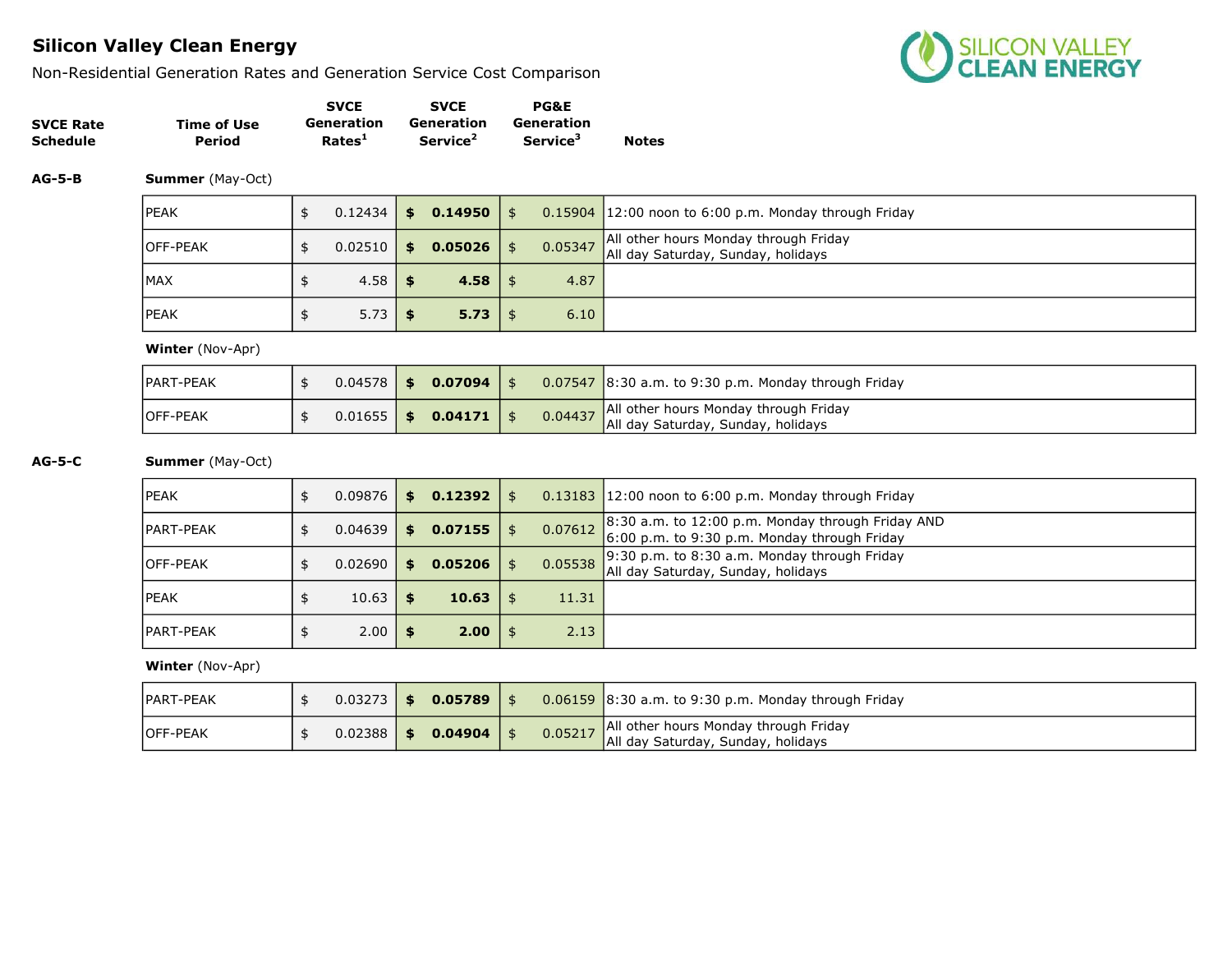Non-Residential Generation Rates and Generation Service Cost Comparison



|                  |             | <b>SVCE</b>        | <b>SVCE</b>          | <b>PG&amp;E</b>             |              |
|------------------|-------------|--------------------|----------------------|-----------------------------|--------------|
| <b>SVCE Rate</b> | Time of Use | Generation         | Generation           | Generation                  |              |
| <b>Schedule</b>  | Period      | Rates <sup>1</sup> | Service <sup>2</sup> | <b>Service</b> <sup>3</sup> | <b>Notes</b> |

**STOUS Summer** (May-Oct)

| lpeak            | 0.09044 | s. | 0.10290 |         | 0.10947 12:00 noon to 6:00 p.m. Monday through Friday (except holidays)                               |
|------------------|---------|----|---------|---------|-------------------------------------------------------------------------------------------------------|
| IPART-PEAK       | 0.07411 | S. | 0.08657 |         | 8:30 a.m. to 12:00 noon AND 6:00 p.m. to 9:30 p.m.<br>0.09210 Monday through Friday (except holidays) |
| lOFF-PEAK        | 0.05275 |    | 0.06521 | 0.06937 | $9:30$ p.m. to 8:30 a.m. Monday through Friday<br>All Day Saturday, Sunday, and holidays              |
| Reservation (kW) | 0.39    |    | 0.39    | 0.42    |                                                                                                       |

#### Winter (Nov-Apr)

| <b>IPART-PEAK</b> | $0.07672$ \$ | $0.08918$   \$          |      | $0.09487$ 8:30 a.m. to 9:30 p.m. Monday through Friday (except holidays) |
|-------------------|--------------|-------------------------|------|--------------------------------------------------------------------------|
| <b>IOFF-PEAK</b>  |              | $0.06016$ \$ 0.07262 \$ |      | $0.07726$ 9:30 p.m. to 8:30 a.m. Monday through Friday and holidays      |
| Reservation (kW)  | 0.39         | $0.39$   \$             | 0.42 |                                                                          |

### **STOUP Summer** (May-Oct)

| PEAK             | 0.09044 |      | 0.10290 |         | 0.10947 12:00 noon to 6:00 p.m. Monday through Friday (except holidays)                         |
|------------------|---------|------|---------|---------|-------------------------------------------------------------------------------------------------|
| PART-PEAK        | 0.07411 | l Si | 0.08657 | 0.09210 | $8:30$ a.m. to 12:00 noon AND 6:00 p.m. to 9:30 p.m.<br>Monday through Friday (except holidays) |
| OFF-PEAK         | 0.05275 |      | 0.06521 | 0.06937 | $9:30$ p.m. to 8:30 a.m. Monday through Friday<br>All Day Saturday, Sunday, and holidays        |
| Reservation (kW) | 0.39    |      | $0.39$  | 0.42    |                                                                                                 |

| <b>IPART-PEAK</b> | 0.07672      | \$<br>0.08918  |      | $0.09487$ 8:30 a.m. to 9:30 p.m. Monday through Friday (except holidays)              |
|-------------------|--------------|----------------|------|---------------------------------------------------------------------------------------|
| <b>IOFF-PEAK</b>  | $0.06016$ \$ | $0.07262$   \$ |      | 9:30 p.m. to 8:30 a.m. Monday through Friday<br>all Day Saturday, Sunday and holidays |
| Reservation (kW)  | 0.39         | 0.39           | 0.42 |                                                                                       |